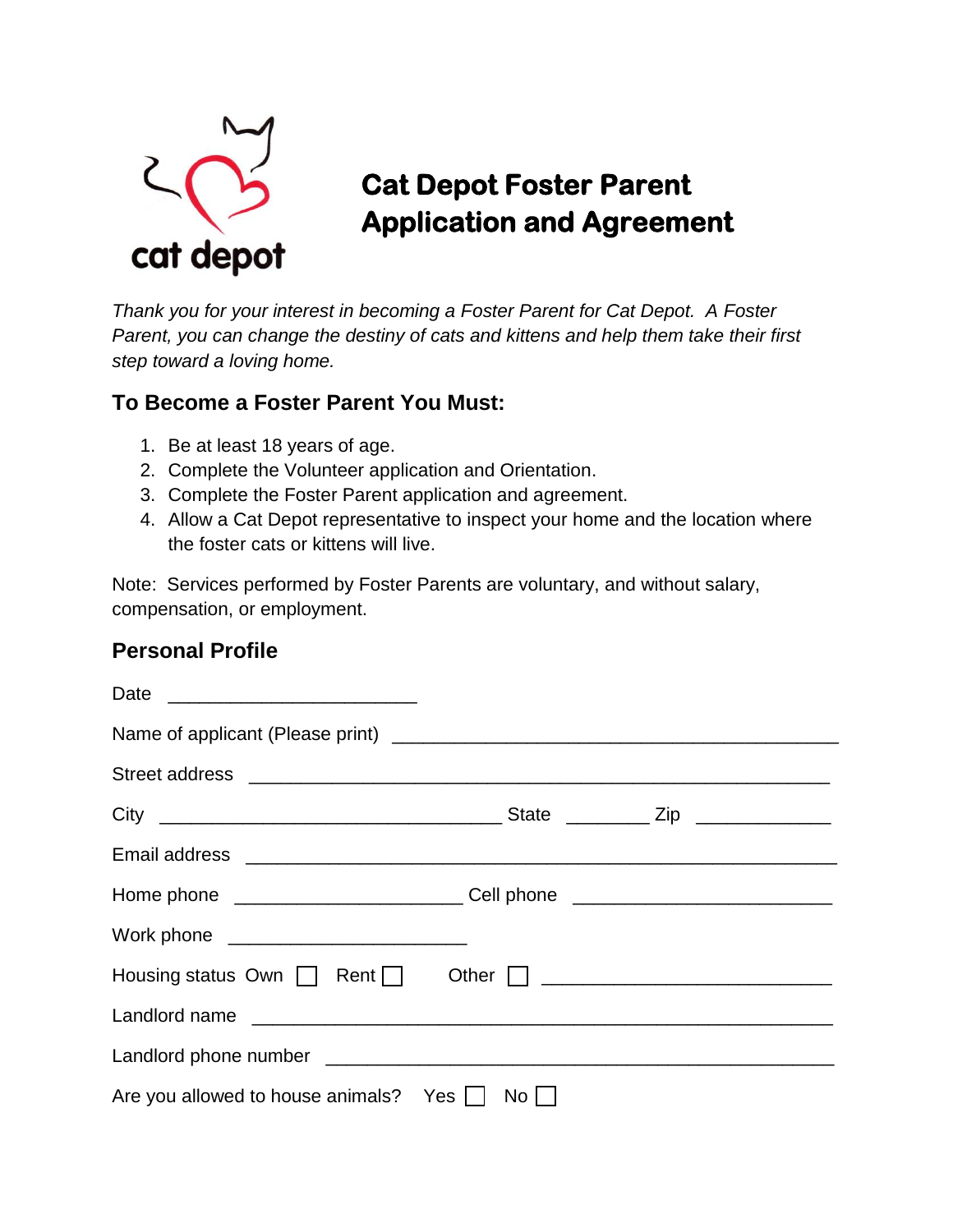| Number of adults in your household _____             |              |                  |                                                       |                                                                                  |
|------------------------------------------------------|--------------|------------------|-------------------------------------------------------|----------------------------------------------------------------------------------|
| Number of children in your household _____           |              |                  |                                                       |                                                                                  |
|                                                      |              |                  | Age $\qquad$                                          |                                                                                  |
|                                                      |              |                  | Age _______                                           |                                                                                  |
|                                                      |              |                  | Age _______                                           |                                                                                  |
|                                                      |              |                  | Age _______                                           |                                                                                  |
| Name                                                 |              |                  | Age $\qquad$                                          |                                                                                  |
| <b>Personal Pet Profile</b><br>Please list all pets  |              |                  |                                                       |                                                                                  |
| <b>Type</b><br>(dog/cat/other)                       | <b>Breed</b> | Sex/Age<br>(M/F) | <b>Vaccination Altered</b><br>type/last date) $(Y/N)$ | Where they sleep<br>(In/Outdoors)                                                |
|                                                      |              |                  |                                                       |                                                                                  |
| 2. ____________ ______________ ________              |              |                  |                                                       |                                                                                  |
|                                                      |              |                  |                                                       |                                                                                  |
| 4. ____________ _____________ ________               |              |                  |                                                       |                                                                                  |
| <u>5. ____________ _____________ ________</u>        |              |                  |                                                       |                                                                                  |
| 6. _____________ _____________ ________              |              |                  |                                                       |                                                                                  |
|                                                      |              |                  |                                                       |                                                                                  |
| Do you provide flea treatment (y/n) _____            |              |                  |                                                       |                                                                                  |
|                                                      |              |                  |                                                       |                                                                                  |
|                                                      |              |                  |                                                       | Additional pets (y/n) ______ Number ____________ Type __________________________ |
| List medical issues for any of the pets listed above |              |                  |                                                       |                                                                                  |
|                                                      |              |                  |                                                       |                                                                                  |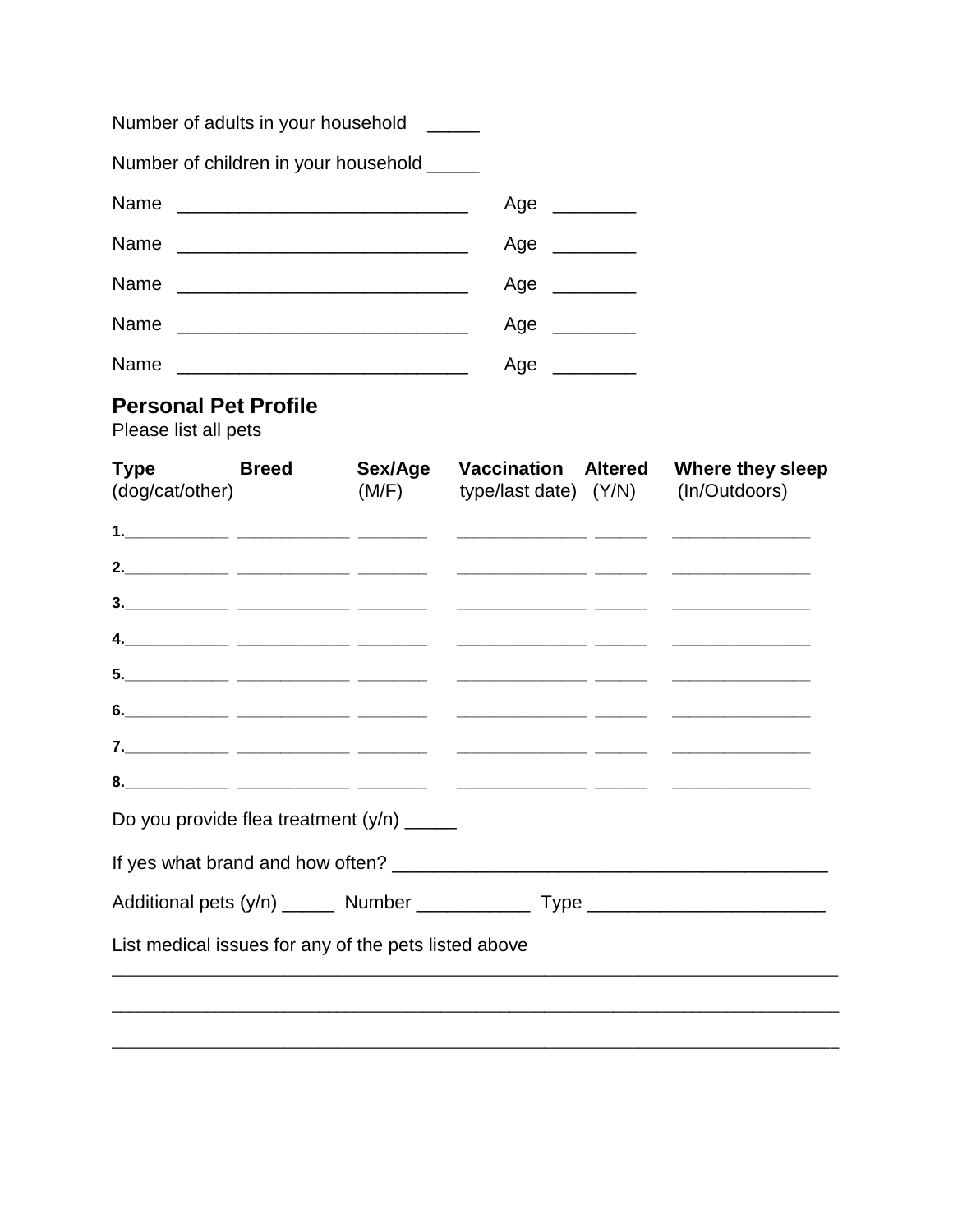| Your veterinarian's name |  |
|--------------------------|--|
| Address                  |  |
| Phone                    |  |

## **Relevant Experience**

Please list all other foster or rescue programs in which you participate or have participated, including feral cat care

| Please describe the area where the foster animal(s) will be kept _______________                                                                              |
|---------------------------------------------------------------------------------------------------------------------------------------------------------------|
|                                                                                                                                                               |
|                                                                                                                                                               |
|                                                                                                                                                               |
| How many hours will the animal(s) be alone each day? ________                                                                                                 |
| Give a brief description of your experience with very young, ill, injured, or fearful<br>animals.                                                             |
| <u> 1989 - Johann Barn, mars ar yw i gwrthiodd ar y ganrif y ganrif y ganrif y ganrif y ganrif y ganrif y ganrif y</u>                                        |
|                                                                                                                                                               |
|                                                                                                                                                               |
|                                                                                                                                                               |
| <b>Choices</b>                                                                                                                                                |
|                                                                                                                                                               |
| How many weeks at a time can you foster? $\begin{array}{ccc} 1-2 & \end{array}$ 3-4 $\begin{array}{ccc} \end{array}$ 8 weeks $\begin{array}{ccc} \end{array}$ |
| Over 8 weeks (whatever it takes) $\Box$                                                                                                                       |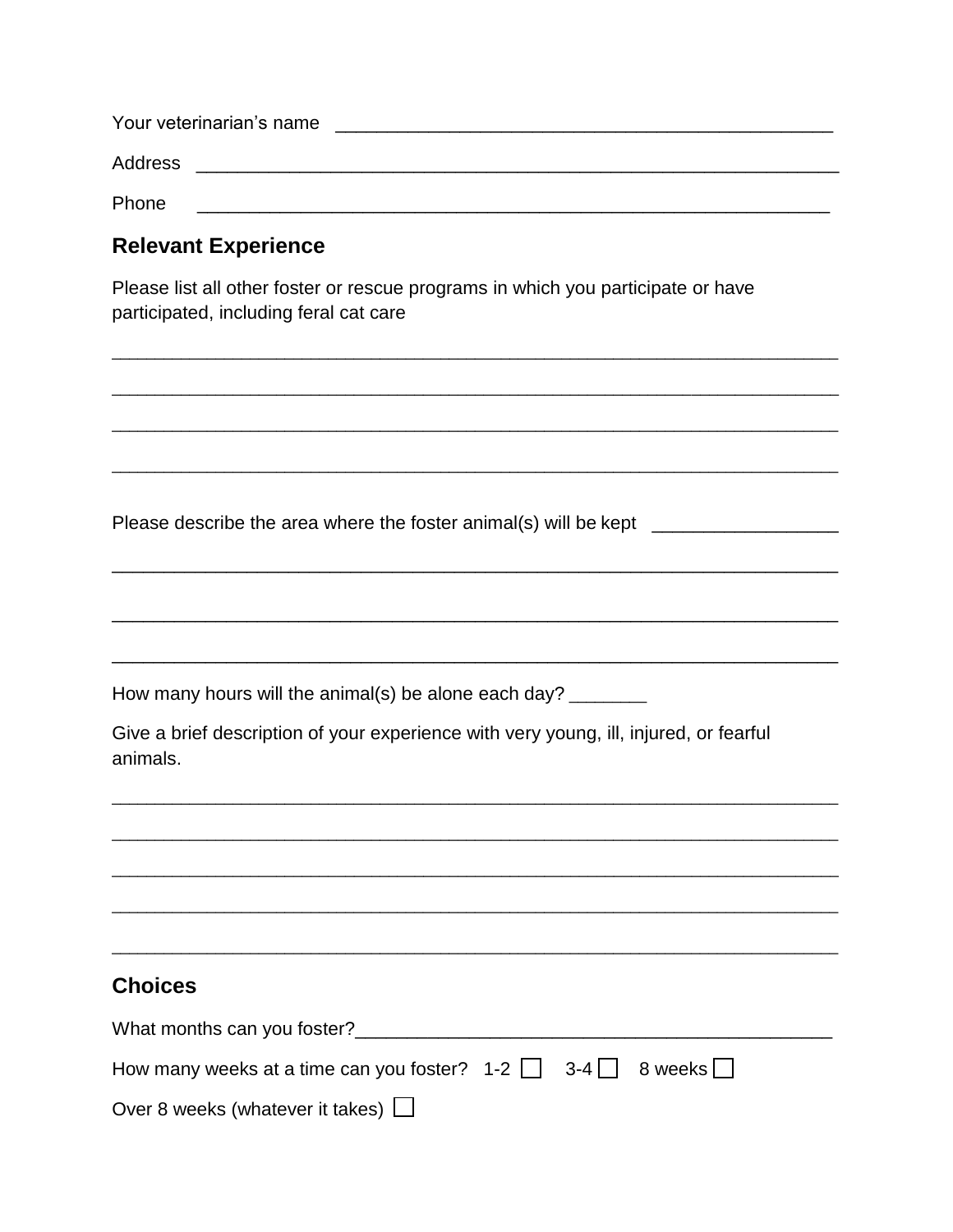#### **Which animals are you interested in fostering?**

| Weaned healthy kittens | Cats with a "cold" $\Box$ |  |
|------------------------|---------------------------|--|
| Mom with kittens       | Ill/injured cat           |  |
| <b>Bottle kittens</b>  | <b>Behavior cases</b>     |  |
| Adults                 | <b>Geriatric Cases</b>    |  |

Briefly describe why you want to be a foster parent



### **Terms of Agreement**

- 1. Approved foster parents agree to temporarily board and provide foster care for a mutually agreed upon duration.
- 2. Foster parent agrees to follow the guidelines outlined in the Foster Care Manual
- 3. Cat Depot will make all decisions regarding the placement or removal of animals in foster care. Cat Depot management will approve all foster decisions.
- 4. Foster parent will provide in-home foster care at their listed address.
- 5. The area designated for foster care will be segregated from all personal animals and from any other animals that foster parents may have in their household.
- 6. Foster parent will return animals at any time at the request of Cat Depot.
- 7. Foster parent will provide daily:
	- a. Wholesome food and clean water, given at reasonable feeding times
	- b. Accessible and clean litter box
	- c. Bottle feeding (kittens) according to set intervals prescribed by Cat Depot
	- d. Temperature controlled, safe and inviting environment
	- e. Administration of medications and/or treatments if prescribed by Cat Depot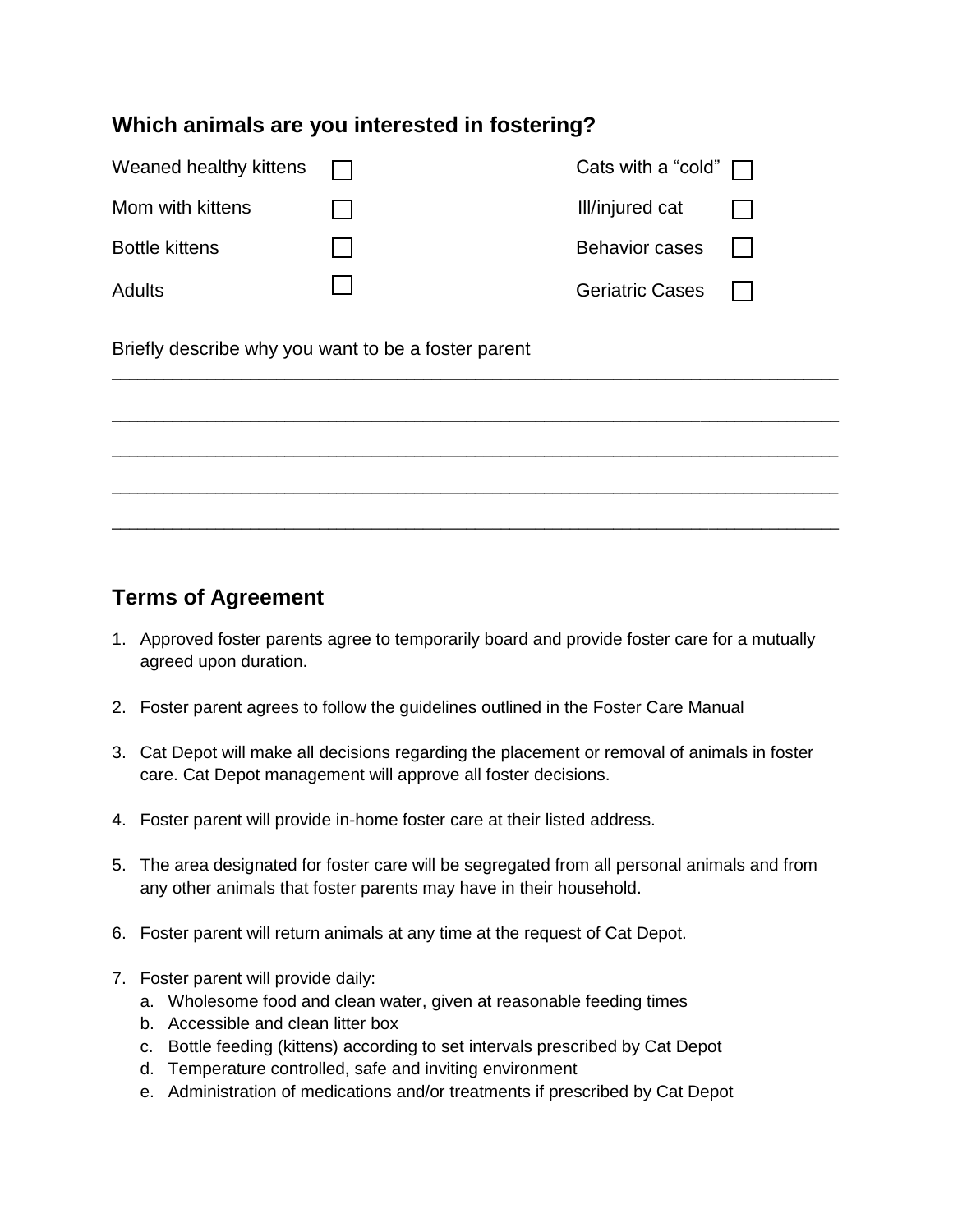- f. Transportation of animals as required
- g. Socialization, play and love
- h. Recording of weight, health and social behavior as outlined by Cat Depot
- i. Reporting, in a factual manner, any dramatic change in health or behavior
- 8. Foster parent will provide bi-weekly a phone call or email to Foster Coordinator with a report of overall health and general well-being of animals in their care.
- 9. Foster parents agree to telephone Cat Depot at the emergency numbers listed in the Foster Care Manual and report emergencies involving fostered cats. Foster parents must seek verbal approval for emergency veterinary care.
- 10. Cat Depot will provide all preapproved veterinary care and pay for all prescriptions as needed for foster cats. If emergency care is approved by a Cat Depot Vet Tech, Director of Operations, or Executive Director, foster parent will take the cat or kitten to the approved veterinarian, or bring to Cat Depot for transport by staff.
- 11. If foster parent chooses to take a foster cat to a private veterinarian without approval from Cat Depot, reimbursements for medical expenses **will not be paid**.
- 12. If foster parent chooses to provide supplies (food, litter, toys, etc.), they will be considered donations to Cat Depot. A donation receipt will be provided for tax purposes.
- 13. Foster parents agree to return all loaned items and remaining supplies to Cat Depot in good/clean condition.
- 14. Foster parent releases Cat Depot from, and waives all claims and liability against Cat Depot for or attributable to any and all bodily injuries or property damage, losses or injuries whatsoever to foster parent or other persons, or person's animals and pets, caused by or arising out of the actions, behavior or health of the cats or arising out of the foster care.
- 15. Foster parent certifies that their personal pets are currently licensed (if required) and up to date on all vaccinations, including rabies.
- 16. Foster parent agrees to contact Cat Depot immediately by telephone in the event that foster parent can no longer care for any or all of the cats/kittens.
- 17. Foster parent will cooperate with Cat Depot by promptly arranging a mutually satisfactory time to return cats to adoption center. Foster parent may not entrust the care of the cats/kittens to any other person or relocate the animals. (Exceptions to this rule must be approved by Cat Depot)
- 18. Foster parent understands that he does not have the right or authority to keep the foster cats or place the foster cats in other homes. In the event the foster parent wishes to adopt